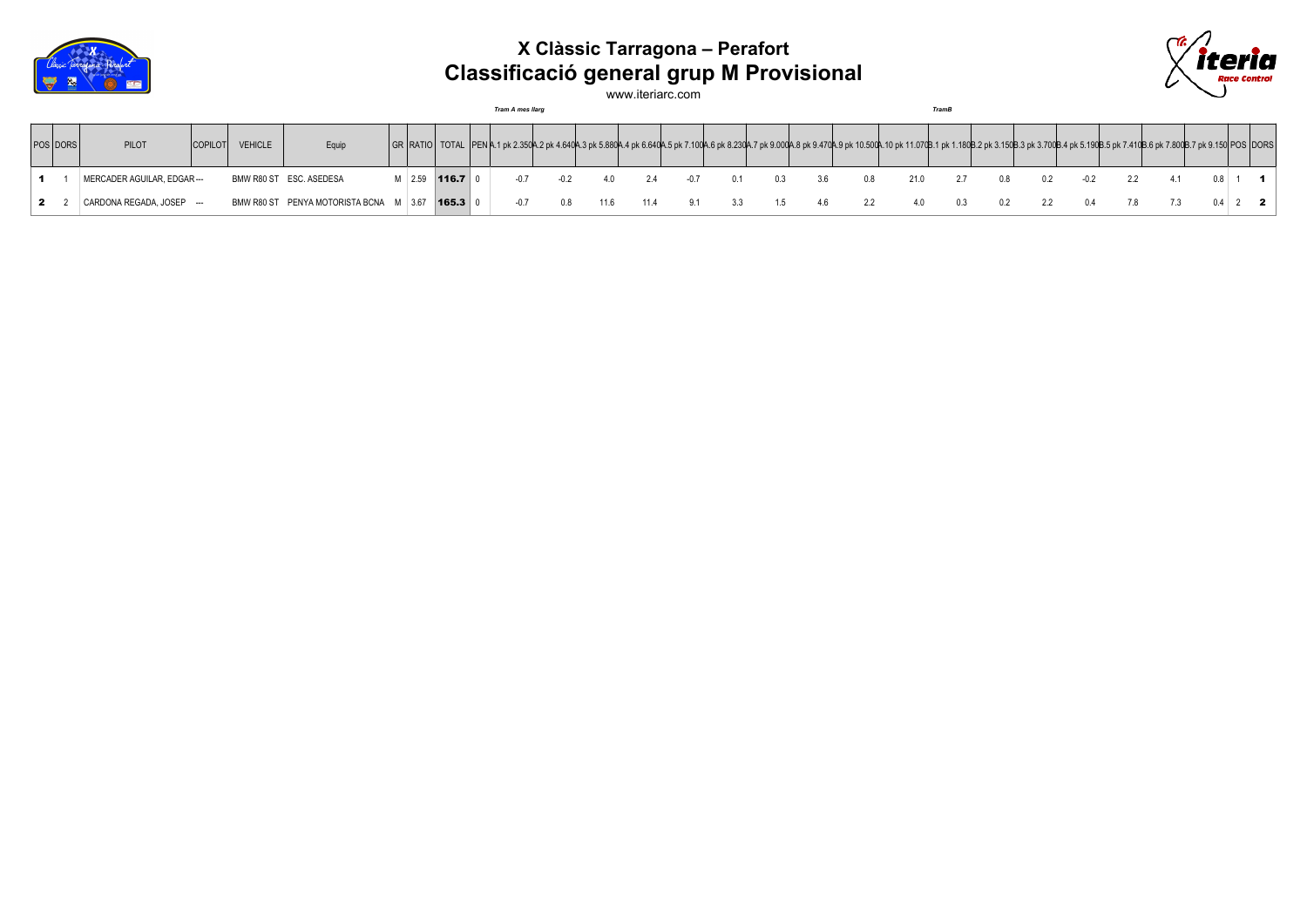

## **X Clàssic Tarragona – Perafort Classificació general grup M Provisional**



www.iteriarc.com

*TramC TramD*

|  |  |  | POS DORS B.8 pk 11.420B.9 pk 13.000B.10 pk 14.320B.11 pk 14.700B.12 pk 16.400B.12 pk 18.040B.14 pk 18.560B.15 pk 21.300B.16 pk 23.460B.17 pk 25.420B.18 pk 27.360C.1 pk 2.650C.2 pk 4.820C.3 pk 6.300C.4 pk 9.480C.5 pk 11.360 |        |    |     |     |     |        |                  |     |     |       |       |    |     |    |  |  |
|--|--|--|--------------------------------------------------------------------------------------------------------------------------------------------------------------------------------------------------------------------------------|--------|----|-----|-----|-----|--------|------------------|-----|-----|-------|-------|----|-----|----|--|--|
|  |  |  |                                                                                                                                                                                                                                |        | 29 | 3.5 | 8.8 | 10  | $-0.9$ | $-0.1$           |     | 0.2 | 01    |       |    |     |    |  |  |
|  |  |  |                                                                                                                                                                                                                                | $-3.8$ |    |     | 2.0 | 1.4 |        | $1.1 \qquad 0.3$ | 3.9 |     | $-19$ | 13 16 | 16 | 3.4 | 48 |  |  |